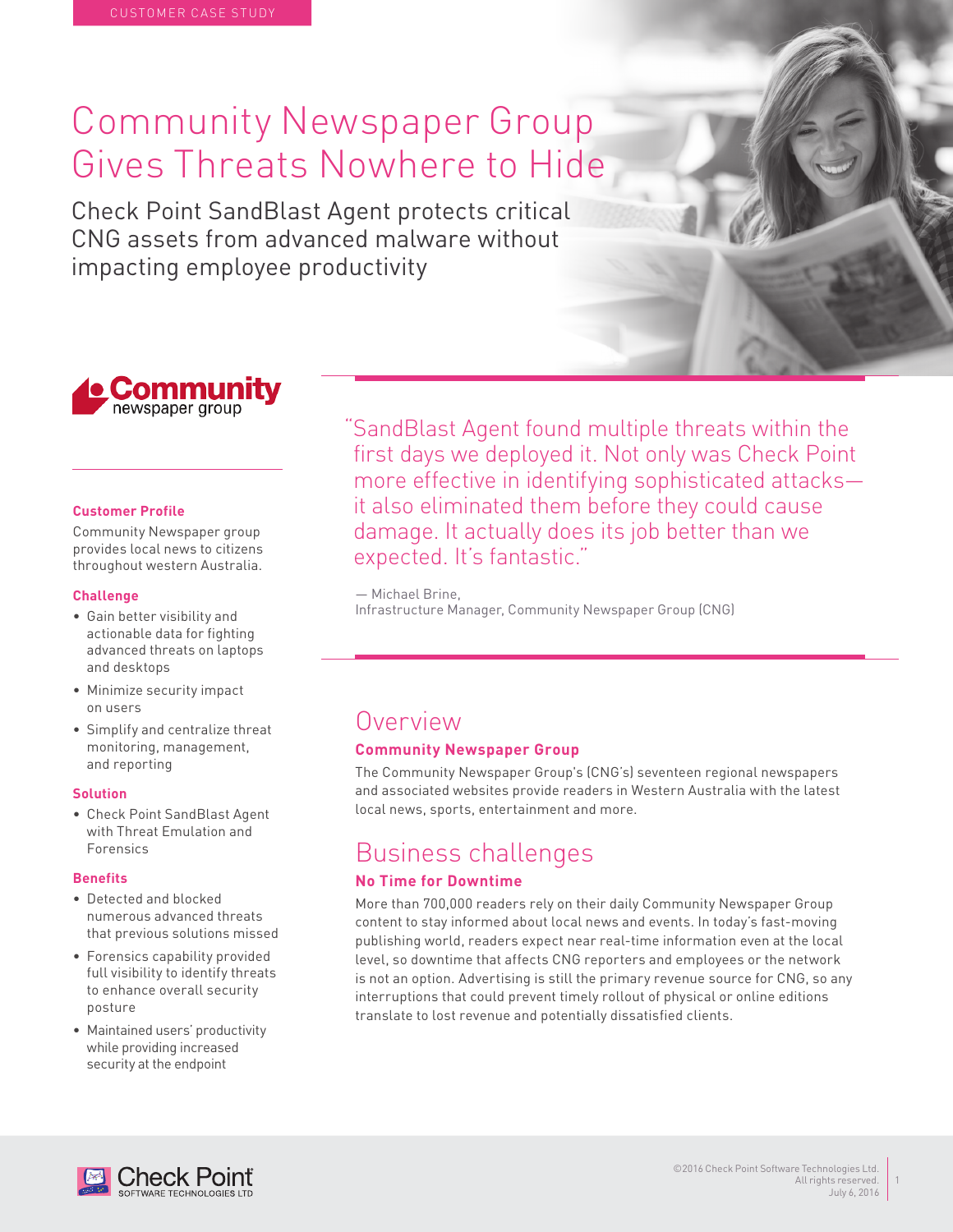Until recently, Community Newspaper Group protected end-user systems and digital assets with Trend Micro and Microsoft security solutions. However, the software was aging, and IT needed better visibility into threats. The existing solutions required IT to navigate multiple dashboards to gather data from various areas of the network and then piece together a picture of what was happening.

"Visibility is everything,"' said Michael Brine, Infrastructure Manager, Community Newspaper Group. "If you know about a problem, you can do something about it. But we suspected that there were vulnerabilities and events we didn't even know about."

### Solution section **Beyond Basic Protection**

At the start of his search, Brine evaluated multiple security vendors in search for a new antivirus solution. At this time, he also looked to upgrade his existing Check Point Firewall and chose Check Point's 4600 Appliance with Next Generation Threat Prevention. It was then that Brine learned about SandBlast Agent for endpoint security. His task of selecting the right advanced endpoint security solution became much simpler.

Having had great experience with Check Point Threat Prevention solutions on the network side, Brine felt confident that SandBlast Agent was the right choice to provide him with a deeper level of protection and visibility into threats on his endpoints that he needed.

#### **Advanced Endpoint Protection**

CNG chose Check Point SandBlast Agent to protect the company's desktop and laptop systems. SandBlast Agent uses a complete set of advanced endpoint protection technologies to secure CNG's users from threats, regardless of whether they are connected within their corporate network or working remotely.

Community Newspaper Group has seen an increase in attacks that use social engineering techniques such as phishing to deliver malware, including recent ransomware. SandBlast Agent helps CNG detect and block these attacks, whether originating from email, removable media, or web-based threats. By blocking any command and control communications, it also limits damage in case of infection, by preventing movement of sensitive information externally and restricting spread of the attack to other systems.

Community Newspaper Group relies on the Threat Emulation capability within SandBlast Agent to discover malicious behavior—even new, unknown malware and targeted attacks—preventing infection by quickly inspecting files in a virtual sandbox. It even uncovers threats hidden in SSL and TLS encrypted communications, while providing protection for the various files types used to share information at CNG, including Microsoft Word and Excel and Adobe PDF.

"Check Point delivers visibility," said Brine. "Without Check Point, it would have taken us hours to do the work for every incident to determine exactly what happened and what we need to do to resolve it. That is now almost entirely automated, saving us significant time every day."

— Michael Brine



 $\overline{2}$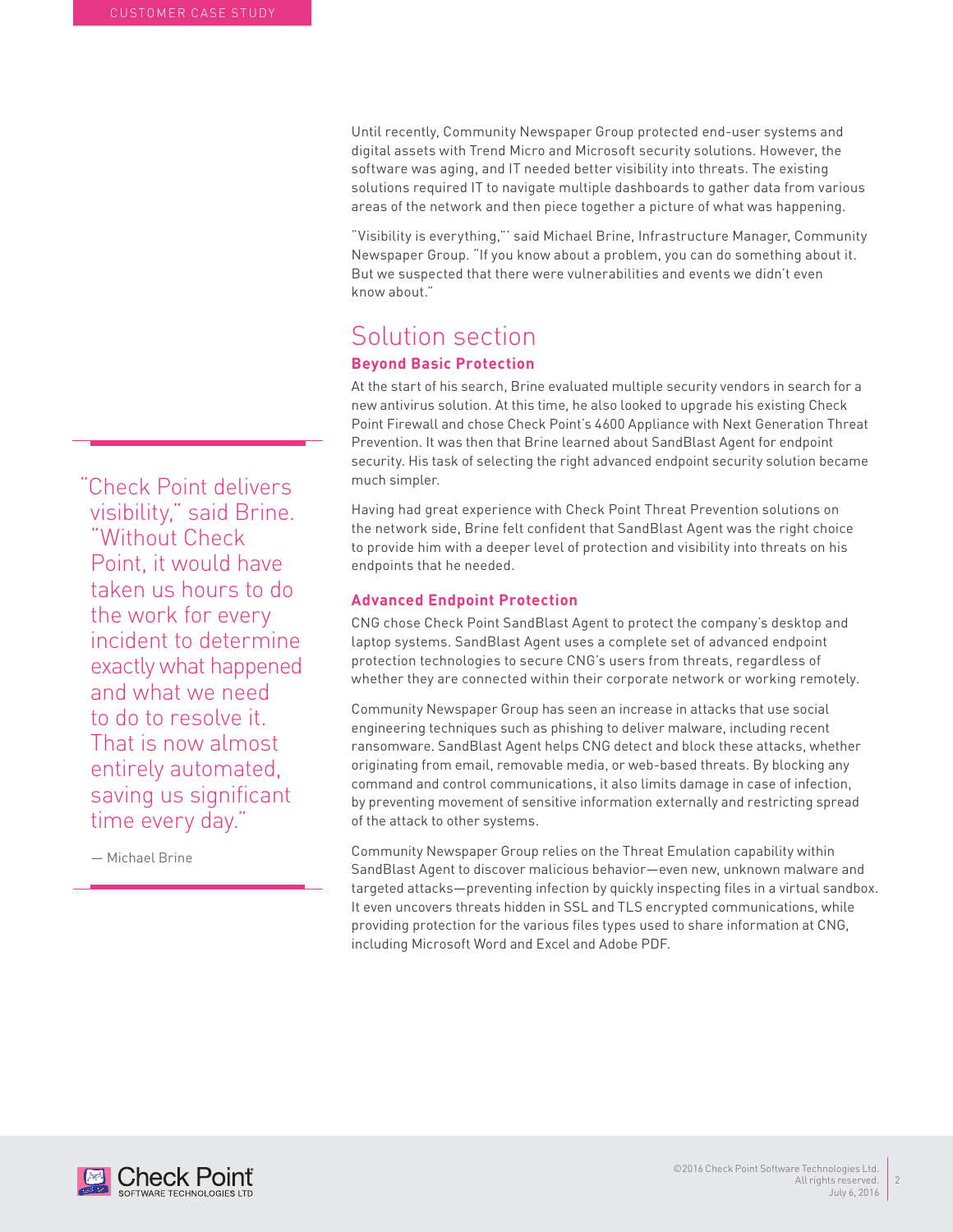

"SandBlast Agent is able to analyze all content in the cloud, without interfering with the user's experience. Now, we have both better protection and less impact on users."

— Michael Brine

Files that look suspicious are flagged for deeper analysis. Threat Emulation sandboxing detects and stops attacks before they have a chance to evade detection, preventing systems from becoming infected. In cases where new malware is discovered, Threat Emulation sends a signature to the Check Point ThreatCloud database, which documents and shares information on the newly identified threat.

#### **Improved Threat Visibility**

SandBlast Agent's forensics capability gives Brine and his team a deeper understanding of security events by automatically generating an incident report when any abnormal activity is tracked on any of their systems. The report summary provides actionable attack information, including evidence of malicious events, attack entry point, elements used in the attack, scope of damage, and data about devices that are infected. The combination of having the relevant attack diagnostics and visibility enables Brine and his team to respond quickly and remediate their systems in the case of a security event.

# Benefits section

#### **Prevents Advanced Threats and Attacks**

Check Point SandBlast Agent replaced CNG's Trend Micro solution. Testing and rollout to all endpoints took only two weeks, and during the rollout of SandBlast Agent, Brine and his team found many more infections than the prior solution had recognized.

"SandBlast Agent found multiple threats within the first days we deployed it," said Brine. "Not only was Check Point more effective in identifying sophisticated attacks—it also eliminated them before they could cause damage. It actually does its job better than we expected. It's fantastic."

#### **Full Visibility into Security Events on Endpoints**

SandBlast Agent forensic capabilities gave Community Newspaper Group the clear visibility they wanted. The software monitors and records all endpoint events, including files affected, processes launched, system registry changes, and network activity. It also makes sure that data is available after completed attacks even those that remove files and other evidence left on the system.

The comprehensive incident summary provides actionable attack information for Brine. For example, he now can document evidence of suspicious behavior detected throughout the attack lifecycle. He can see how the attack entered the network, how it was launched, and the methods used. He knows the type of damage that occurred, if data was stolen, which systems were affected, and how they were affected.

"Check Point delivers visibility," said Brine. "Without Check Point, it would have taken us hours to do the work for every incident to determine exactly what happened and what we need to do to resolve it. That is now almost entirely automated, saving us significant time every day. With SandBlast Agent and the Check Point 4600 Appliance, I have phenomenal visibility."



3